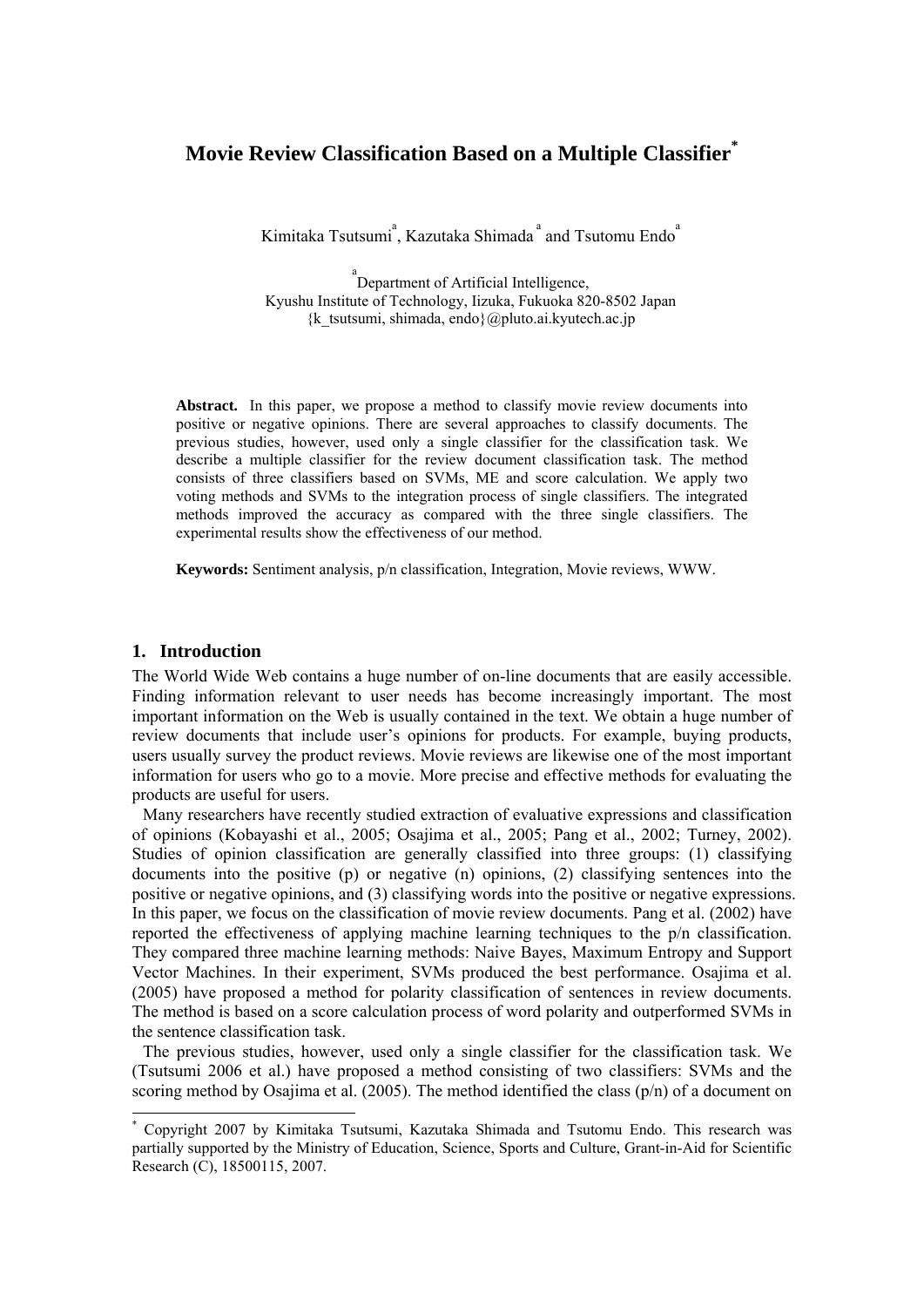the basis of the distances that were measured from the hyperplane of each classifier. It obtained the better accuracy as compared with the single classifiers. This method, however, contained a problem for the determination of the final output, namely positive or negative. We needed to normalize the classifier's outputs manually because the scale of the scoring method was different from that of SVMs.

 To solve this problem, we apply the 3rd machine learning method (Maximum Entropy) into the method based on the scoring and SVMs. Figure 1 shows the outline of the proposed method. In this paper, we compare three processes for the method: naive voting, weighted voting and determination with SVMs.



**Fig. 1**.The outline of our method.

# **2. Classifiers**

In this section, we explain classifiers for a multiple classifier that will be proposed in this paper. The 1st and 2nd classifiers are SVMs and Maximum Entropy respectively. These classifiers have been used in related work by Pang et al. (2002). In their paper, they reported that SVMs produced the best performance. The 3rd classifier is based on polarity scores of words in documents. The method is an expansion of Osajima et al. (2005).

# **2.1.SVMs**

SVMs are a machine learning algorithm that was introduced by Vapnik (1999). They have been applied to tasks such as face recognition and text classification. An SVM is a binary classifier that finds a maximal margin separating hyperplane between two classes. The hyperplane can be written as:

 $y_i = w \cdot x + b$  (1)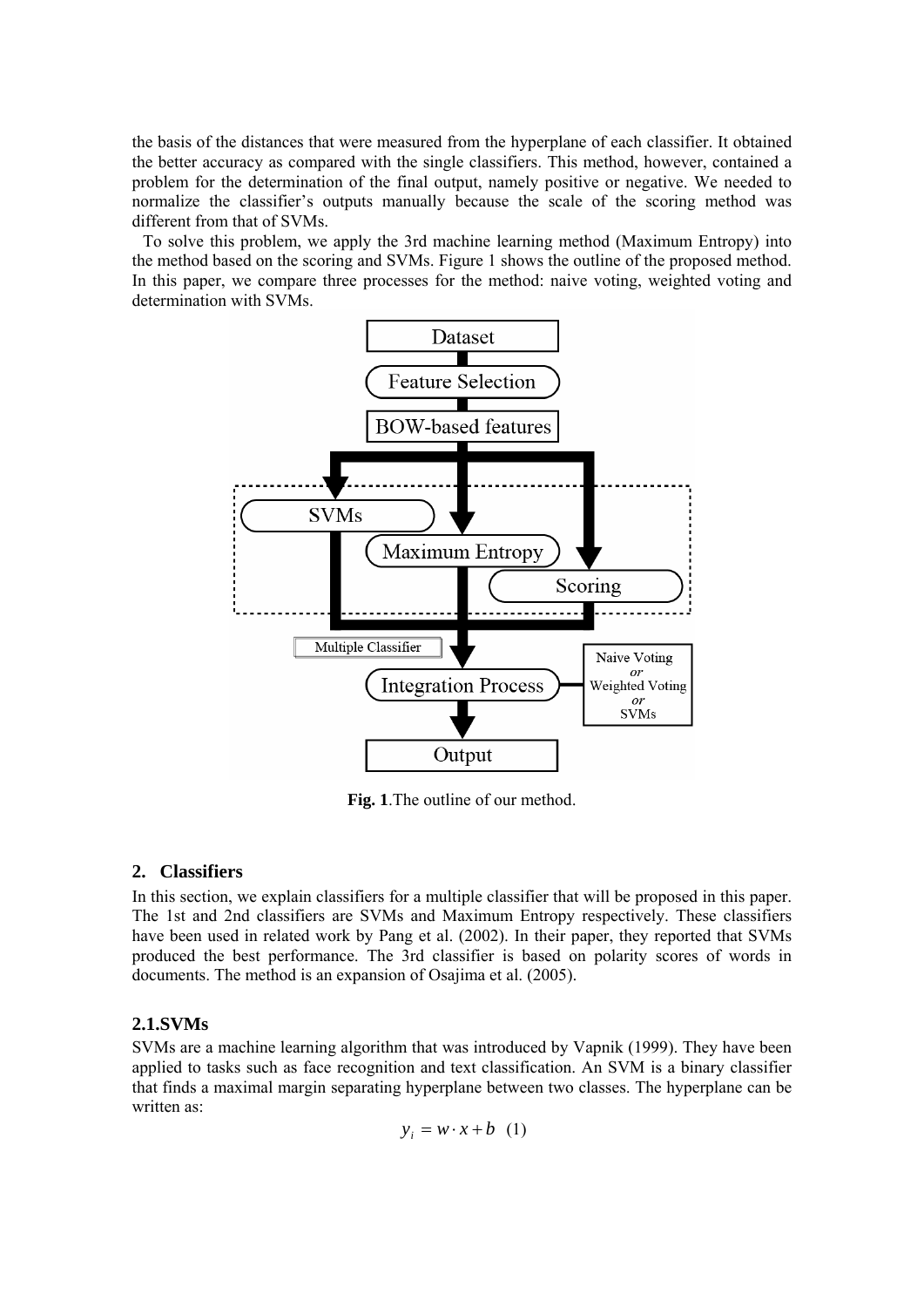where  $x$  is an arbitrary data point, i.e., feature vectors,  $w$  and  $b$  are decided by optimization, and  $y_i \in \{+1,-1\}$ . The instances that lie closest to the hyperplane are called support vectors. We use SVM<sup>light</sup> package<sup>1</sup> for training and testing, with all parameters set to their default values (Joachims, 1999).

### **2.2.Maximum Entropy**

Maximum entropy modeling (ME) is one of the best techniques for natural language processing (Berger et al., 1996). The principle of the ME is expressed as follows:

$$
P_{\Lambda}(c \mid d) = \frac{1}{Z_{\Lambda}(d)} \exp\left(\sum_{i} \lambda_{i,c} f_{i,c}(d, c)\right) \quad (2)
$$

$$
Z_{\Lambda}(d) = \sum_{d,c} \exp\left(\sum_{i} \lambda_{i,c} f_{i,c}(d, c)\right) \quad (3)
$$

where  $Z_{\Lambda}(d)$  is a normalization function.  $\Lambda = {\lambda_1, \dots, \lambda_n}$  are parameters for the model. These parameters denote weights and significance of each feature. The parameter values are a set that maximizes the entropy concerning the classifier.  $f_{i,c}(d, c)$  is a feature function that is defined as follows:

$$
f_{i,c}(d,c') = \begin{cases} 1 & \text{if } exist(d,i) > 0 \text{ and } c' = c \\ 0 & \text{otherwise} \end{cases}
$$
 (4)

where  $exist(d, i)$  is a indicator function. The value is 1 in the case that a feature *i* exists in a document *d* .

In this paper we use Amis, which is a parameter estimator for maximum entropy models<sup>2</sup>. We estimate parameters by using the generalized iterative scaling algorithm.

#### **2.3.Scoring**

Osajima et al. (2005) have proposed a method for polarity classification of sentences in review documents. The method is based on a score calculation process of word polarity. In this paper we apply some adjustments to the feature selection of the method.

First we explain score calculation of each word. The score of a word  $w_i$  is computed as follows:

$$
Score_W(w_i) = \log\left(\frac{pos(w_i) + 1}{\sum pos} \times \frac{\sum neg}{neg(w_i) + 1}\right) \quad (5)
$$

where  $pos(w_i)$  and  $neg(w_i)$  are the frequency of a word  $w_i$  in the positive opinions and the negative opinions respectively. ∑ *pos* and ∑*neg* are the number of words in the positive and negative opinions respectively.

 In the classification process, we compute the sum of scores of which words appear in a document *d* .

$$
Score(d) = \sum_{ALLw_i \in d} Score_W(w_i) \qquad (6)
$$

1

<sup>1</sup> http:/svmlight.joachims.org

<sup>2</sup> http:/www-tsujii.is.s.u-tokyo.ac.jp/amis/index.html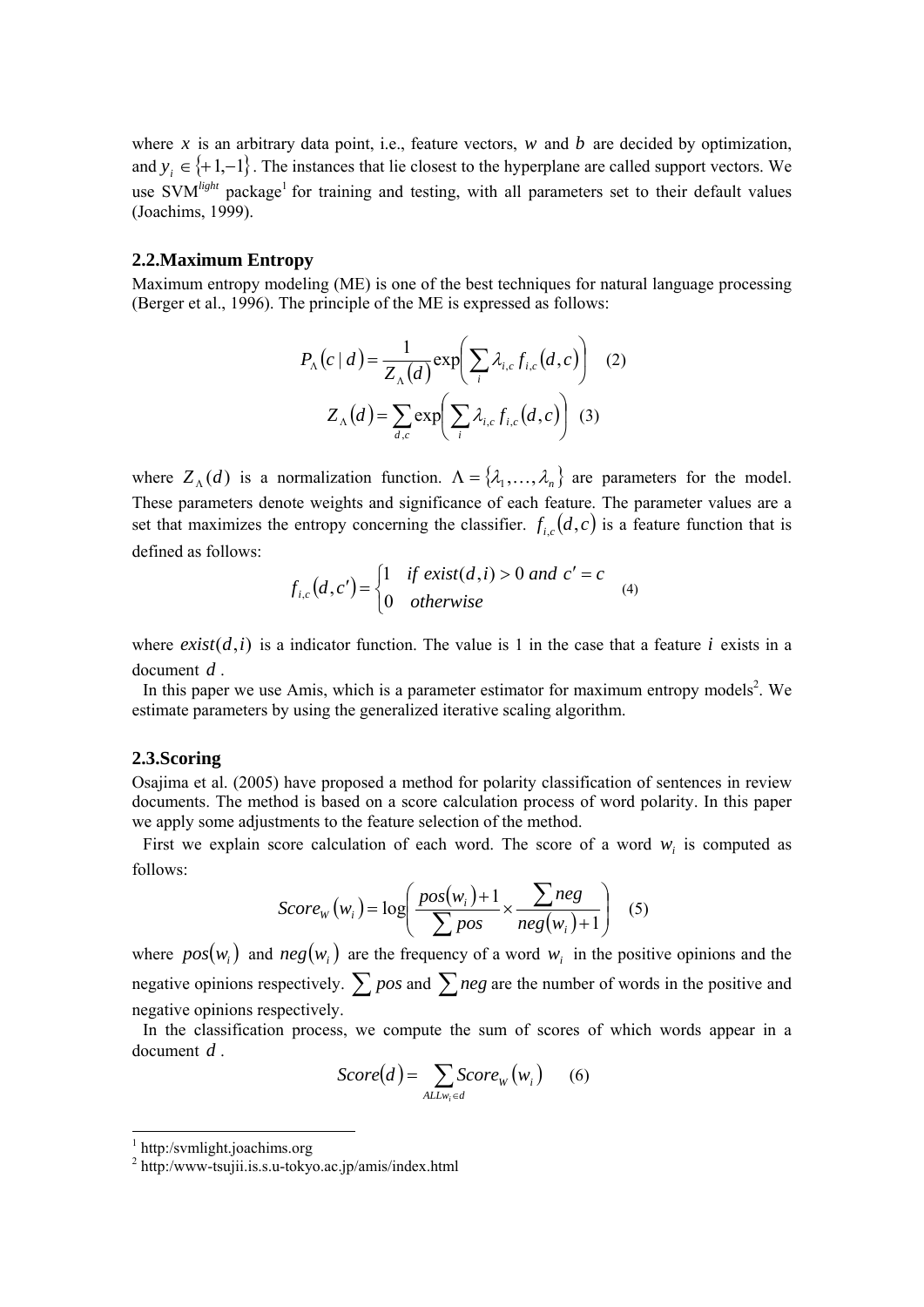where *d* denotes a document. The  $Score_W(w_i)$  are given by Eq. 5. Finally, we evaluate the score as follows:

$$
d = \begin{cases} Positive & Score(d) > 0 \\ Negative & Score(d) \le 0 \end{cases} (7)
$$

As expansions, we apply two conditions to the feature selection of the classifier.

Use of POS tags

We use weighted scores for adjective words.

Selection with  $\chi^2$ -test

We select features for the classifier by using the result of  $\chi^2$ -test. We reject words that possess low reliability. We set 20% on the significant level for the experiment.

### **3. Integration of classifiers**

We examined the outputs of three classifiers, i.e. an error analysis. As a result, we obtained knowledge that the misclassifications of each classifier are often different, that is exclusive misclassifications. In other words, a single classifier could classify a document correctly even though other single classifiers could not classify it correctly. This result shows the significance of integration of single classifiers.

 In this section we explain three methods for combining the classifiers. In this paper we adopt two voting processes, naive voting and weighted voting, and integration with SVMs.

**Naive voting** As the final output, we use the majority vote from three classifiers, namely SVMs, ME and Scoring methods.

**Weighted voting** This method uses each distance from hyperplanes of each classifier as weights (confidence) of the outputs. This is based on a supposition that an output that is close to the hyperplane of a classifier contains low reliability. However ranges of each distance computed from each classifier are not equivalent. We normalize each distance as follows. **Scoring:** The actual value of the output from the classifier

**SVM:**  $dist(d) \times l$ 

# **ME:**  $(p(\text{positive}, d) - p(\text{negative}, d)) \times m$

where  $dist(d)$  is the distance from the hyperplane.  $p(postive, d)$  and  $p(negative, d)$ are the probabilities of a document d as positive and negative opinions. *l* and *m* are constant numbers for the normalization. The values are computed beforehand from training data. In other words, the values are determined from the results obtained from training data by using each classifier constructed from it. *l* and *m* in this paper are based on the average of the distance from the hyperplane in the classification results.

**SVMs** We use SVMs again for the integration process of single classifiers. Here the features for SVMs are the three outputs of each single classifier, namely distances from hyperplanes. We do not normalize each output. First, we need to construct training data for SVMs in this integration process. In this paper we use the same training data for learning both the single classifier and the integration process. In other words, this SVM obtains a hyperplane for the integration from the training data that is used in the learning process of the single classifiers. Figure 2 shows the outline of the process.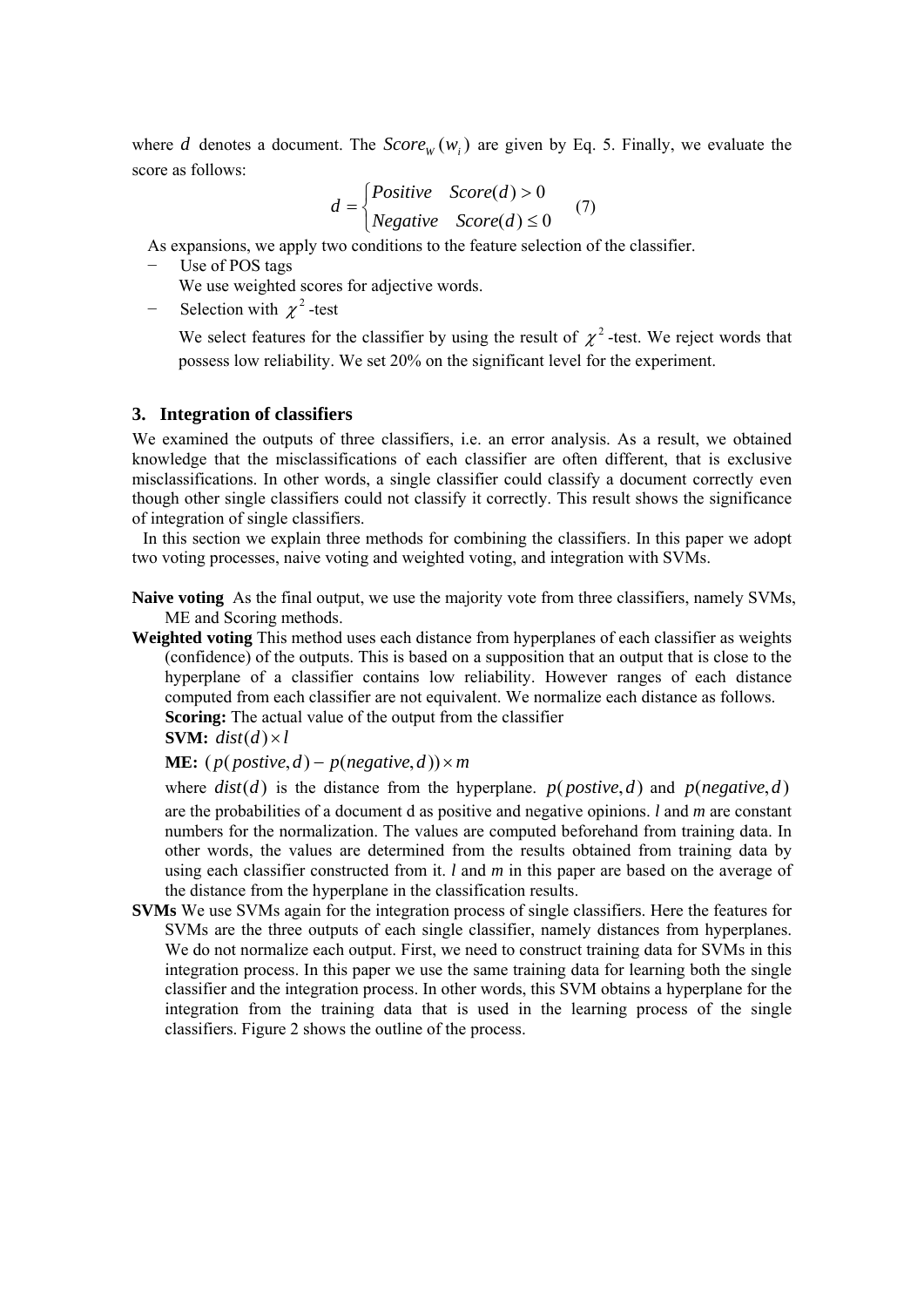

**Fig. 2**.The integration process with SVMs.

# **4. Experiment**

In this section, we explain a dataset and basic feature selection for this experiment first. Then we evaluate our methods with the dataset and compare them with single classifiers.

### **4.1.Dataset and features for the classifiers**

First we describe the data set for the experiment. We evaluated our method with movie review documents that were used in Pang et al. (2002). The dataset consists of 700 positive reviews and 700 negative reviews. We divided the data into three equal-sized folds in the same manner as the previous work (Pang et al., 2002). In other words, we tested our method with three-fold cross-validation.

 We extracted basic features for classifiers in the same way the previous work did. The conditions of the previous work for the feature selection were as follows: (1) no stemming or stopword lists were used, (2) use of the negation tag, and (3) limitation of the frequency of words. For the 2nd condition, we added the tag "NOT\_" to every word between a negation word ("not", "isn't", "didn't", etc.) and the first punctuation mark following the negation word<sup>3</sup>. For the 3rd condition, we used words appearing at least four times in our 1400-document corpus.

We constructed the feature space for each classifier on the basis of the basic features. For the scoring method, we used features extracted with the conditions described in Section 2.3 (use of POS tags and  $\chi$  2-test). For the tagging, we used the Brill's Tagger<sup>4</sup>. However, we used basic features for SVMs and ME<sup>5</sup>.

### **4.2.Experimental results**

First, we compared six methods in this experiment: single classifiers (SVMs, ME and Scoring) and the proposed method based on naive voting, weighted voting and SVMs. Table 1 shows the experimental result<sup>6</sup>.

As a result, our methods, namely multiple classifiers, outperformed single classifiers. Even the naive voting produced higher accuracy than these methods. This result shows the effectiveness of our method consisting of some classifiers.

-

 $3$  For example, the sentence "It is not good" is converted to "It is not NOT\_good". As a result, we can treat a polarity reversal correctly.

<sup>4</sup> http://www.cs.jhu.edu/ brill/

<sup>&</sup>lt;sup>5</sup> The reason is that there was no significant difference between the methods with the conditions and without the conditions. The same tendency was reported in the previous work.

 $6$  Note that the results of SVM and ME in this paper differ from the accuracy described in Pang et al. (2002). These accuracies were based on our implementation. We think that the reason is that (1) negation words that we used might be not completely same as the previous work and (2) the tool and the iterative scaling method for ME also differed from the method of the previous work.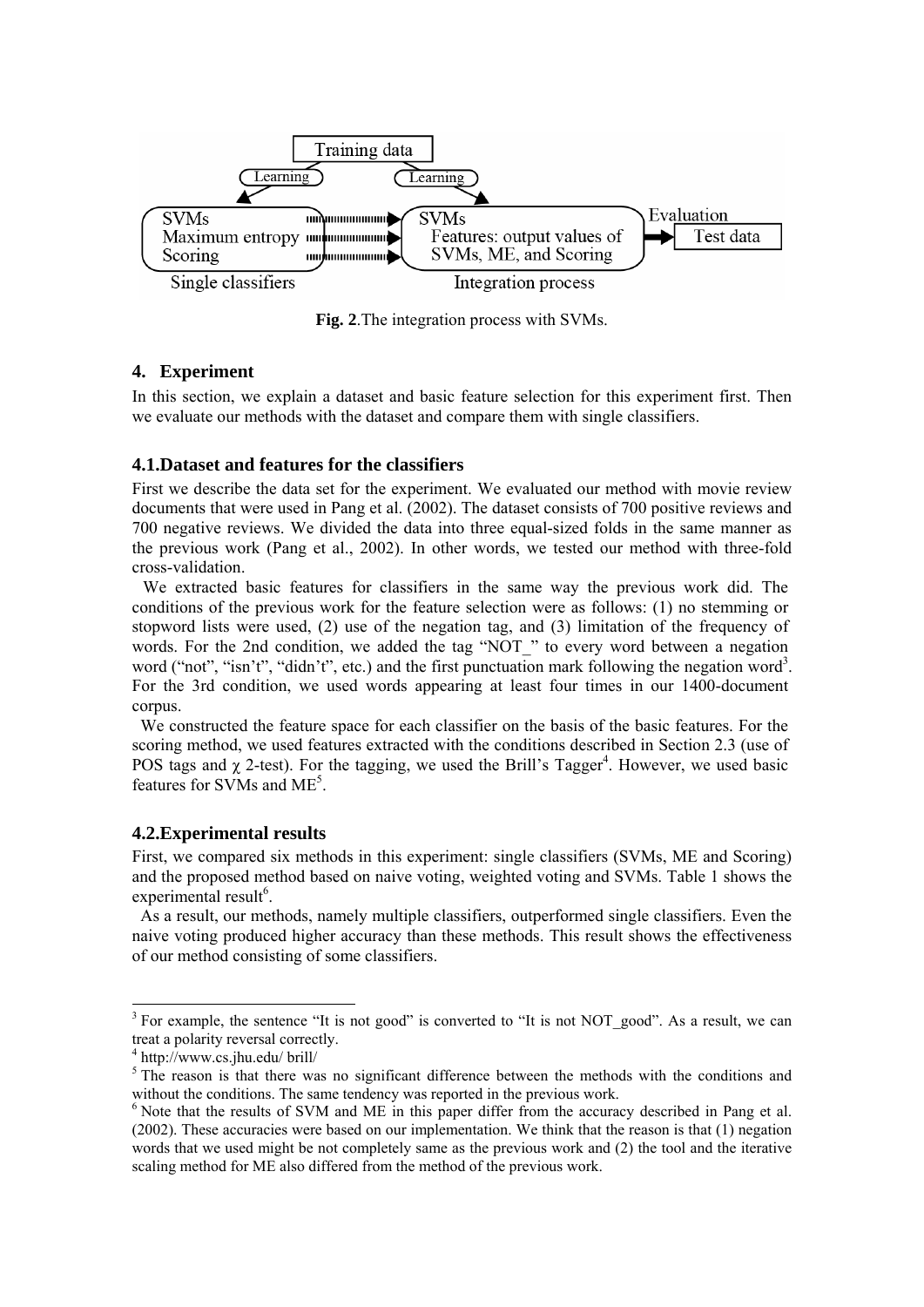| The method |                       | <b>Accuracy</b> |
|------------|-----------------------|-----------------|
| Single     | <b>SVM</b>            | 82.2%           |
|            | <b>ME</b>             | 80.5%           |
|            | Scoring               | 83.4%           |
|            | Naive Voting          | 85.8%           |
|            | Multi Weighted Voting | 86.4%           |
|            | <b>SVM</b>            | 87.1%           |

**Table 1.**The experimental result

 In this experiment, the integration method with SVMs produced the best performance. For the weighted voting, we used the values computed beforehand from training data: *l* and *m*. If we tuned up these values optimally, the accuracy was 87.5%. This result denotes that the weighting process was one of the most important processes in the multiple classifier. The weighting process in this paper was a very simple weighting method. It was based on the average of distance obtained from a tentative dataset.

 One approach to improve the accuracy is refinements to the weighting for the voting process. Boosting is one of the most famous techniques in ensemble learning methods (Freund and Schapier, 1996). We applied the boosting algorithm to the integration process. In the method, SVMs, Scoring and ME are weak learners for the boosting. However the accuracy was lower than SVMs and the weighted voting method. To improve the accuracy, we need to add other machine learning methods as weak learners. Furthermore, we need to consider other ensemble learning methods, such as Bagging (Breiman, 1996) and Random Forests (Breiman, 2001).

 In this paper we used BOWs for the feature set of the classifiers. Matsumoto et al. (2005) have argued the significance of syntactic relations between words, that is frequent word subsequences and dependency sub-trees. For their experiment with the same dataset, using dependency sub-trees led to the improvement of the accuracy: the accuracy was 87.3%. Bai et al. (2004) have proposed a new method based on a two-stage Bayesian algorithm that is able to capture the dependencies among words. The accuracy of this method was 87.5%. Although the feature set for our method was very simple and naive (BOWs), the accuracy was equivalent as compared with these methods that used relations between words. Furthermore, since our method can incorporate other single classifiers flexibly, applying them as single classifiers boosts up the accuracy rate of our method.

We also need to handle the confidence of each classifier's output appropriately. In this paper we regarded the confidence computed from the output of a classifier as a linear function. However, Platt (1999) has reported a method to convert the output of SVMs into probability by using the sigmoid function and showed the effectiveness as a probability function. We need to consider a method for converting the output to the best suited confidence.

 Next we explain a coverage rate of the proposed method. Our method can not classify a document into positive or negative correctly if every single classifier for the multiple classifier classifies it incorrectly. In other words, our method contains the possibility that it can classify a document correctly if a single classifier identifies the class label (p/n) of a document correctly. Therefore the coverage of our method for this dataset is computed as follows:

$$
Coverage = \frac{CorrectNum}{N}
$$

where *N* is the number of documents in test data. *CorrectNum* is the number of documents that are classified correctly by at least one classifier. The result is shown in Table 2. The coverage with three classifiers was 94.9% although the best accuracy in this experiment was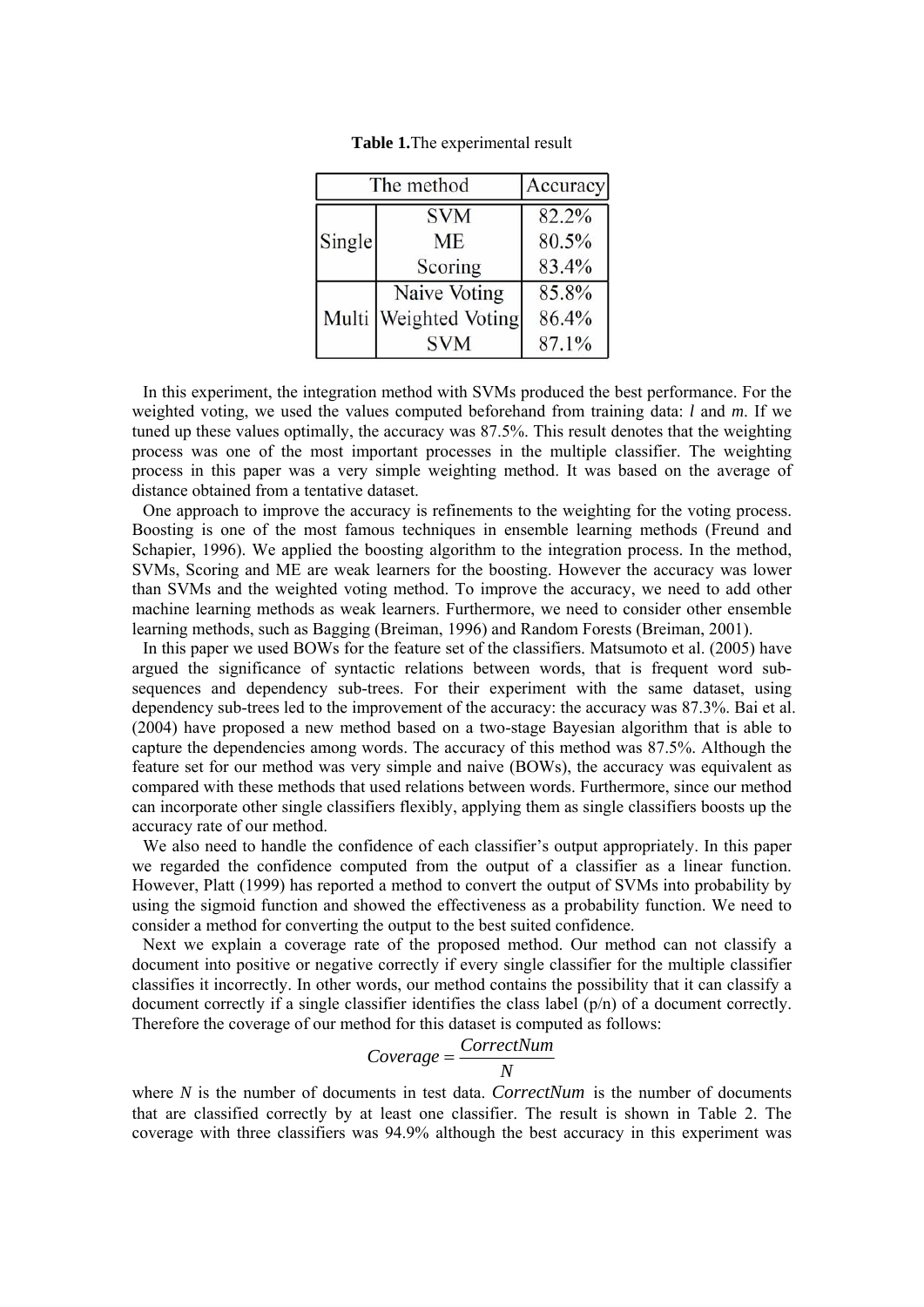87.1% (See Table 1). This result shows that our method, namely a multiple classifier, can improve the classification accuracy essentially.

| Combination        | Coverage |
|--------------------|----------|
| $SVM + Scoring$    | 91.6%    |
| $ME + Scoring$     | 91.8%    |
| $SVM + ME$         | 92.2%    |
| $ SVM+ME+Scoring $ | 94.9%    |

#### **Table 2.**The Coverage

### **5. Conclusion**

In this paper, we proposed a method to classify movie review documents into positive or negative opinions. The method consisted of three classifiers based on SVMs, ME and score calculation. We compared two voting process, naive voting and weighted voting, and the integration with SVMs for the method. Our methods consisting of three classifiers outperformed single classifiers. Even the naive voting produced higher accuracy than these classifiers. In this experiment, SVMs in the integration process produced the best performance. If we tuned up the weights for the voting method optimally, it obtained the best accuracy. Our future work includes (1) evaluation with the ensemble learning methods, (2) addition of other single classifiers and (3) use of other feature sets, such as dependency trees, for classifiers

#### **References**

- Bai, X., R. Padman, and E. Airoldi. 2004. Sentiment Extraction from Unstructured Text Using Tabu Search-enhanced Markov Blanket. In *Proceedings of the International Workshop on Mining for and from the Semantic Web (MSW2004).*
- Berger, A. L., S. A. Della Pietra, and V. J. Della Pietra. 1996. A Maximum Entropy Approach to Natural Language Processing. 22(1):39–71.
- Breiman, L. 1996. Bagging Predictors. *Machine Learning*, 24:123–140.
- Breiman, L. 2001. Random Forests. *Machine Learning*, 45:5–23.
- Freund, Y. and R. E. Schapier. 1996. Experiments with a New Boosting Algorithm. In *Proceedings of ICML*, pages 148–156.
- Joachims, T. 1999. Transductive Inference for Text Classification Using Support Vector Machines. In *Proceedings of the Sixteenth International Conference on Machine Learning,* pages 200–209.
- Kobayashi, N., R. Iida, K. Inui, and Y. Matsumoto. 2005. Opinion Extraction Using a Learningbased Anaphora Resolution Technique. In *Proceedings of the Second International Joint Conference on Natural Language Processing (IJCNLP- 05),* pages 175–180.
- Matsumoto, S., H. Takamura, and M. Okumura. 2005. Sentiment Classification Using Word Sub-sequences and Dependency Sub-trees. In *Proceedings of the 9th Pacific-Asia International Conference on Knowledge Discovery and Data Mining (PAKDD-05),* pages 301–310.
- Osajima, I., K. Shimada, and T. Endo. 2005. Classification of Evaluative Sentences Using Sequential Patterns. In *Proceedings of the 11nd Annual Meeting of The Association for Natural Language Processing (in Japanese)*.
- Pang, B., L. Lee, and S. Vaithyanathan. 2002. Thumbs up? Sentiment Classification Using Machine Learning Techniques. In *Proceedings of the Conference on Empirical Methods in Natural Language Processing (EMNLP),* pages 79–86.
- Platt, J. 1999. Probabilistic Outputs for Support Vector Machines and Comparison to